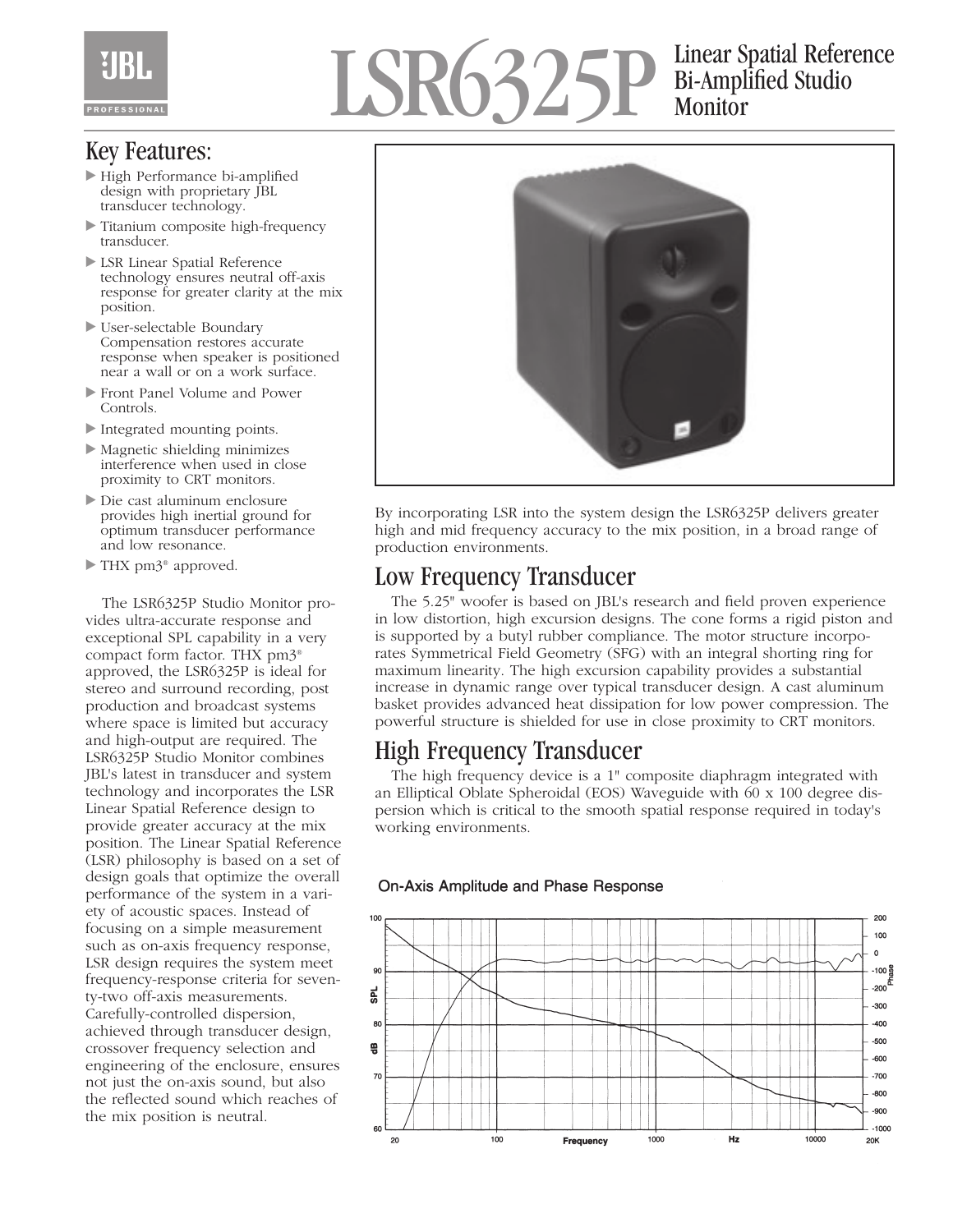## Bi-Amplified Power System

The LSR6325P combines two high-power amplifier sections with an active crossover system. 100 watts of low-frequency power and 50 watts to the high-frequency section provide maximum dynamic range. A bi-color LED indicates power and any onset of clipping in either amplifier section. Active crossover circuitry results in a 24 dB/Octave Linkwitz-Riley Electroacoustic response between low and high frequency devices for smooth transition in both the frequency and time domains. This results in exceptional imaging, a lack of time smear, and superior off-axis response linearity. A variable level control and dual input sensitivities allow use with a broad range of professional and semi-professional equipment. Balanced and unbalanced signals can be accommodated with an XLR input. An unbalanced RCA input is also provided. The frequency response can be gently tailored to compensate for placement and room absorption characteristics. Users can select between two different high frequency response contours. A low-frequency filter at 80 Hz can also be added for use with subwoofers that contain their own low pass filtering. A unique Boundary Compensation control adjusts the bass and mid-bass output for optimum performance when the system is positioned near a boundary, on the meter bridge of a console or work surface.

#### Harmonic Distortion @ 96 dB SPL/1m (Distortion raised 20 dB)



#### Low and High Frequency Adjustments



### Linear Spatial Reference Design and Measurement Techniques

We all know that many loudspeakers have similar measurements but sound different. By going beyond simple on-axis frequency response measurements, JBL defines the ultimate performance specification for new systems - what it will sound like in your room. While other manufacturers use a single on-axis frequency response measurement taken at one point in space, JBL measures monitor systems over a sphere that encompasses all power radiated into the listening room - in every direction. This data reflects 1296 times the information of a single on-axis

response curve. Seventy-two measurements of the direct sound field, the reflected sound field, and the reverberant field, the entire sound field heard by the listener, are correlated to optimize response at the listening position. In place of spectral smoothing used by some manufacturers, which actually conceals data, the JBL approach actually exposes flaws in systems, such as resonances, poor dispersion and other causes of off-axis coloration. The data shown below is a set of spatially measured graphs that are the heart of JBL's philosophy.

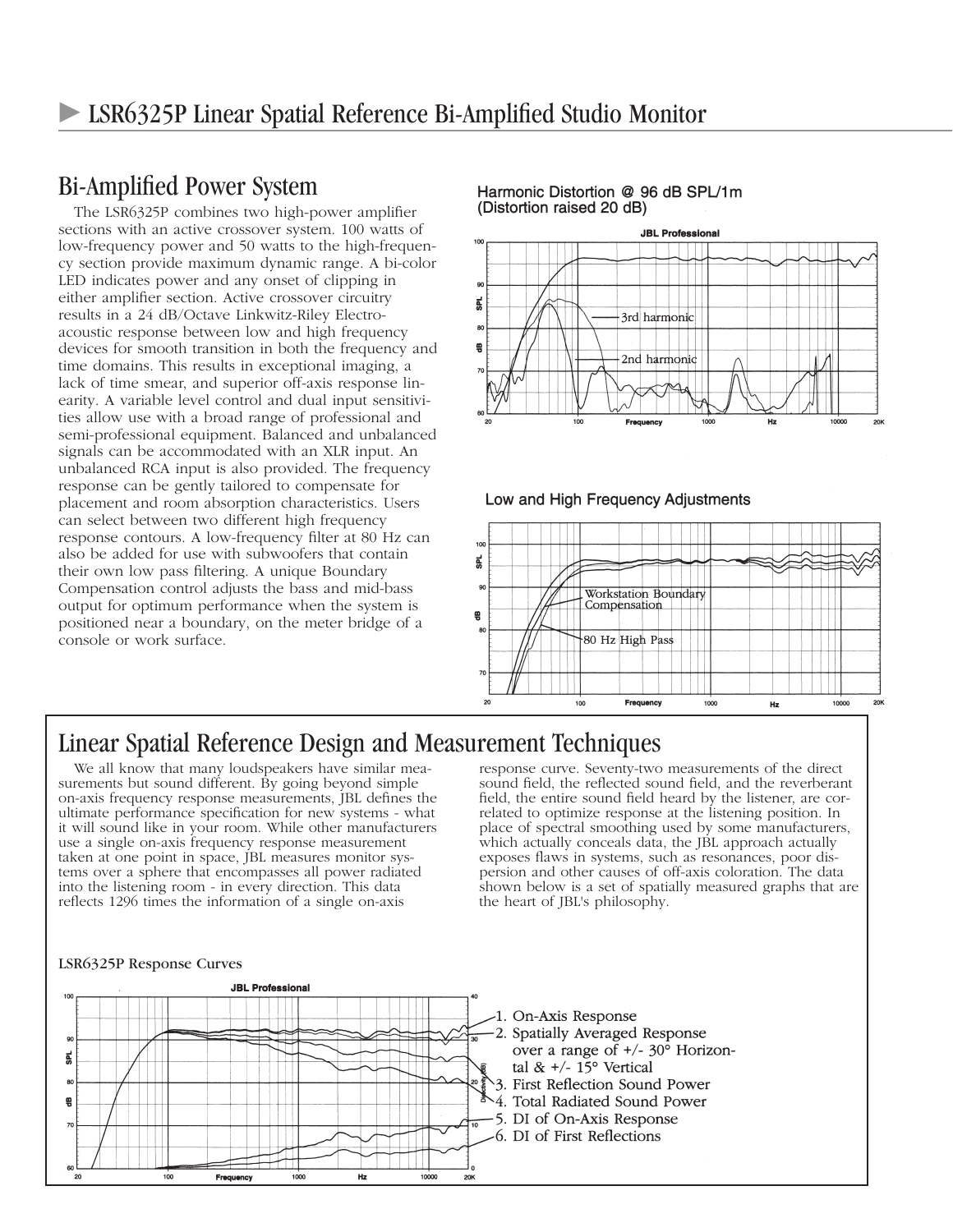# Specifications:

| System:                                                |                                                                                                                    |
|--------------------------------------------------------|--------------------------------------------------------------------------------------------------------------------|
| Frequency Response $(+1, -2 dB)$ :                     | 70 Hz - 20 kHz                                                                                                     |
| Enclosure resonance frequency:                         | 55 Hz                                                                                                              |
| Low Frequency Extension:                               | User controls set to default                                                                                       |
| $-3$ dB:<br>$-6$ dB:                                   | 65 Hz<br>56 Hz                                                                                                     |
| $-10$ dB:                                              | 48 Hz                                                                                                              |
| Low - High Frequency Crossover:                        | $2.3$ kHz                                                                                                          |
|                                                        | 4th-order Electroacoustic Linkwitz-Riley                                                                           |
| Distortion, 96 dB SPL, 1 m:                            |                                                                                                                    |
| Mid-High Frequency (150 Hz - 20 kHz):<br>2nd Harmonic: | < 0.5%                                                                                                             |
| 3rd Harmonic:                                          | ${<}0.5%$                                                                                                          |
| Low Frequency $(<150$ Hz):                             |                                                                                                                    |
| 2nd Harmonic:<br>3rd Harmonic:                         | ${<}2\%$<br>$<$ 3%                                                                                                 |
| Maximum SPL (90 Hz - 20 kHz):                          | >106 dB SPL / 1m                                                                                                   |
| Maximum Peak SPL (90 Hz - 20 kHz):                     | $>109$ dB SPL / 1m                                                                                                 |
| Signal Input:                                          | XLR, Balanced                                                                                                      |
|                                                        | RCA, unbalanced                                                                                                    |
|                                                        | Postitive voltage applied to XLR Pin 2 (RCA tip)                                                                   |
|                                                        | produces outward woofer motion.                                                                                    |
| Calibrated Input Sensitivity:<br>$XLR, +4 dBu$         | 96 dB SPL / 1 m                                                                                                    |
| RCA, -10 dBV:                                          | 96 dB SPL / 1 m                                                                                                    |
| AC Input Voltage:                                      | 115/230 VAC, 50/60 Hz (User Selectable)                                                                            |
| AC Input Voltage Operating Range:                      | $+/- 15%$                                                                                                          |
| AC Input Connector:                                    | IEC                                                                                                                |
| Long-Term Maximum System Power:                        | 110 watts (IEC265-5)                                                                                               |
| Self Generated Noise Level:                            | $<$ 10 dBA $/$ 1 m                                                                                                 |
| <b>User Controls:</b>                                  |                                                                                                                    |
| High Frequency Control (3 kHz - 20 kHz):               | $+1.5$ dB, 0 dB, $-1.5$ dB                                                                                         |
| Workstation Boundry Compensation:                      | Active or Bypass                                                                                                   |
| Low Frequency Acoustic Alignment:                      | 36 dB/Octave Butterworth bi-pass at 40 Hz                                                                          |
|                                                        | 36 dB/Octave Bessel hi-pass at 80 Hz                                                                               |
|                                                        | (For use with Subwoofer)                                                                                           |
| Variable Input Attenuation:                            | 0 - 26 dB                                                                                                          |
| Transducers:                                           |                                                                                                                    |
| Low Frequency Diameter:                                | 134 mm (5.25 in)                                                                                                   |
| Voice Coil:                                            | 38 mm (1.5 in)                                                                                                     |
| Magnet Type:                                           | Ferrite with Integral Shielding                                                                                    |
| Cone Type:                                             | Tempered Paper with Butyl Rubber Compliance                                                                        |
| Nominal Impedance:                                     | 8 ohm                                                                                                              |
| High Frequency Diameter:                               | 25 mm (1 in) diaphragm                                                                                             |
| Voice Coil:                                            | 25 mm (1 in)                                                                                                       |
| Magnet Type:                                           | Ferrite with Integral Shielding                                                                                    |
| Diaphragm Type:                                        | Damped Titanium Composite                                                                                          |
| Other Features:                                        | Elliptical Oblate Spheroidal Waveguide                                                                             |
| Nominal Impedance:                                     | 4 ohms                                                                                                             |
|                                                        |                                                                                                                    |
| Amplifiers:                                            |                                                                                                                    |
| Low Frequency:                                         |                                                                                                                    |
| Topology:                                              | Bridged Class A-B Monolithic                                                                                       |
| Sine Wave Power Rating:                                | 100 watts (<0.1% THD into rated impedance)                                                                         |
| THD+N, 1/2 Power:                                      | < 0.05%                                                                                                            |
| High Frequency:                                        |                                                                                                                    |
| Topology:                                              | Class A-B, Monolithic                                                                                              |
| Sine Wave Power Rating:                                | 50 watts (<0.1% THD into rated impedance)                                                                          |
| THD $+$ N, 1/2 Power:                                  | < 0.05%                                                                                                            |
| Physical:                                              |                                                                                                                    |
| Finish:                                                | Smooth Dark Graphite                                                                                               |
| Grille:                                                | Perforated Steel                                                                                                   |
| Enclosure Volume (net):                                | $6.5$ liter $(0.2 \text{ cu. ft.})$                                                                                |
| Low Frequency Vent:                                    | Dual Linear Dynamic Aperture                                                                                       |
| <b>Baffle Construction:</b>                            | Diecast Aluminum                                                                                                   |
| Cabinet Construction:                                  | Diecast Aluminum                                                                                                   |
| Mounting:                                              | 4 threaded mounting points conforming to industry standard<br>square pattern, 127 x 70 mm (5 x 2.75 in) 107.9 mm x |
|                                                        | 50.8 mm (4.25 x 2 in) center to center. M6 metric threads.                                                         |
| Net Weight:                                            | 7.7 kg (17 lb)                                                                                                     |
| Dimensions (WxHxD):                                    | 17.3 x 26.9 x 24.1 cm (6.8 x 10.6 x 9.5 in)                                                                        |
|                                                        |                                                                                                                    |

### Mounting Specifications:

The LSR6325P has built-in mounting points for use with industry-standard mounting hardware. The mounting points are located on the rear panel of the speaker system. The four threaded holes accept a 1/4" diameter machine screw with a pitch of 20 threads per-inch. The length of the screw should be a total of 3/8th inch plus the thickness of the mounting bracket. Hole Pattern:



Caution: Unsafe mounting or overhead suspension of any heavy load can result in<br>serious injury and equipment damage. Mounting of speakers should be done by quali-<br>fied persons in accordance with all applicable local safety Be certain to follow the instructions provided by the manufacturer of the mounting bracket, be certain that it is capable of supporting the weight of the speaker to be mounted.

#### Notes:

All measurements unless otherwise stated are made anechoically in a 4π environment at 2 meters and are referenced to 1 meter by the inverse square law.

The reference measurement microphone position is located perpendicular to the centerline of the low and high frequency transducers, at the point 70 mm (2.7 in) above the center of the woofer.

Acoustic loading provided by the listening room increases Maximum SPL capabilities and Low Frequency Bass Extension as compared to stated anechoic values.

Distortion measurements are performed with the input voltage necessary to produce<br>the stated "A" weighted SPL level at the stated measurement distance. Distortion fig-<br>ures refer to the maximum distortion measured in any 1 stated frequency range.

JBL continually engages in research related to produce improvement. New materials, production methods, and design refinements are introduced into existing products without notice as a routine expression of that philosophy. For this reason, any current JBL product may differ in some respect from its published description, but will always equal or exceed the original design specifications unless otherwise stated.